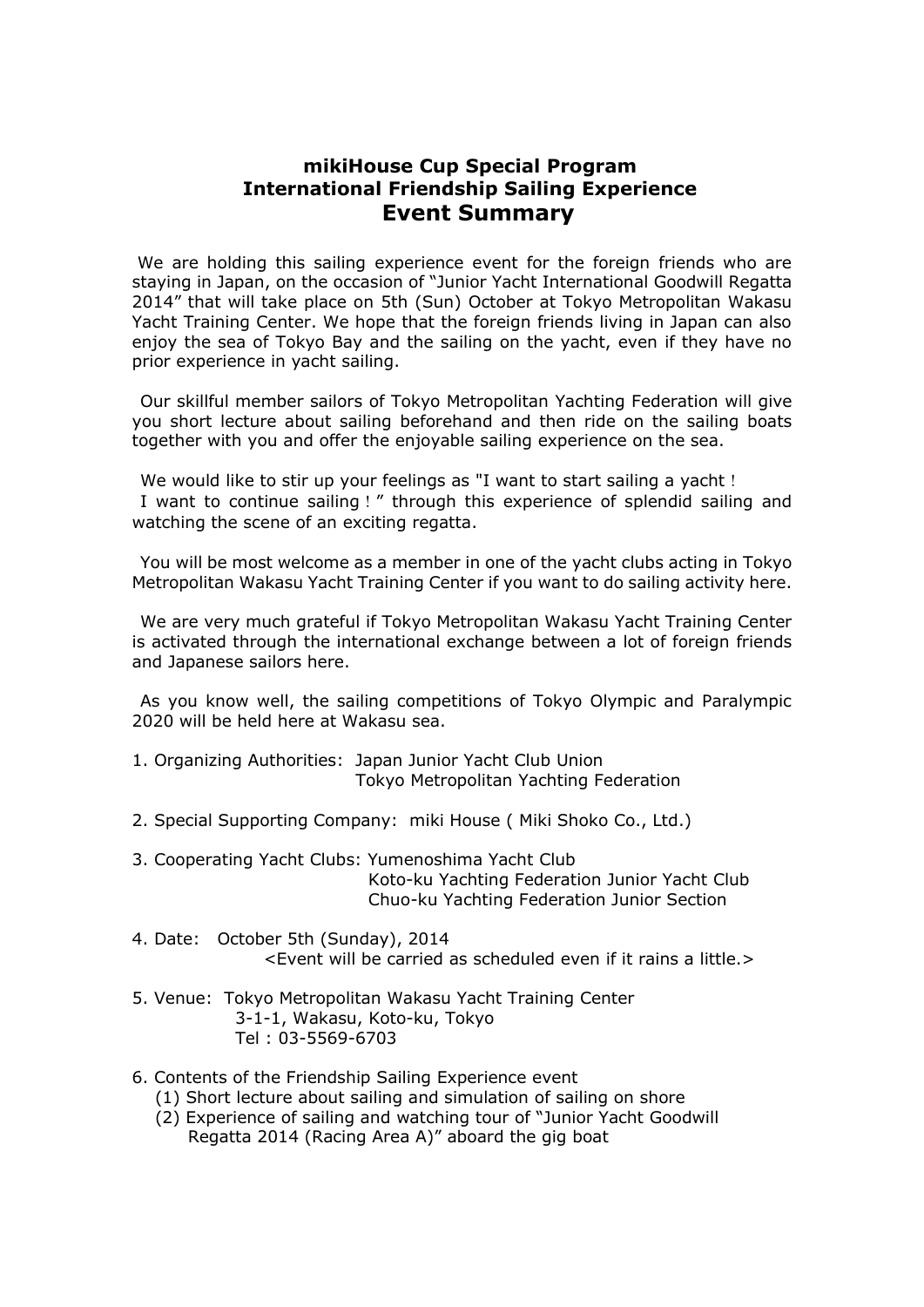- (3) Join The Closing Ceremony and The Goodwill Party of "Junior Yacht International Goodwill Regatta 2014"
- 7. Time schedule
	- 09 : 30 Registration of entry and eexplanation of event schedule
		- (Tokyo Metropolitan Wakasu Yacht Sailing Center)
	- 10:00 Lecture about sailing on a yacht and simulation of sailing on shore
	- 11:30 Gig boat will leave a port(Watch the races of Racing Area A)
	- 12:30 Gig bat will return to a port and lunch box will be served
	- 12:30 Watch the races of Racing Area B from ashore
	- 16:00 Join The Closing Ceremony and The Goodwill Party of regatta All are first-come-first-serve basis Schedule may be changed on the weather condition.
- 8. Participants The foreign children and their family who are staying in Japan.
- 9. Entry Fee Yen 1,000 per person
	- This fee includes the sport casualty insurance, lunch box and The Goodwill Party fee.

 < In case anyone wish to join for "Junior Yacht International Goodwill Regatta 2014" as a sailor, the entry fee of Yen 5,000 per sailor and The Goodwill Party Fee Yen 1,500 per person for the parents should be paid at the reception desk on the day, 5th.>

- 10. Safety Measures
	- (1) We will prepare the life jacket for everyone.
	- (2) Everyone is required to prepare the extra clothes for the change in case of getting wet by the sea water and also to wear the rubber sole shoes.
- 11. Application and Any Inquiry should be made to Executive Committee of regatta

Application shall be made before September 26th (Friday).

Application may be suspended if the numbers of application may be so big.

 Junior Yacht International Goodwill Regatta 2014 Executive Committee Tel: 0466-90-3617, Fax: 0466-90-3618, Mobile Phone: 090-5993-1298, E-mail: [info@jjyu.net](mailto:info@jjyu.net)